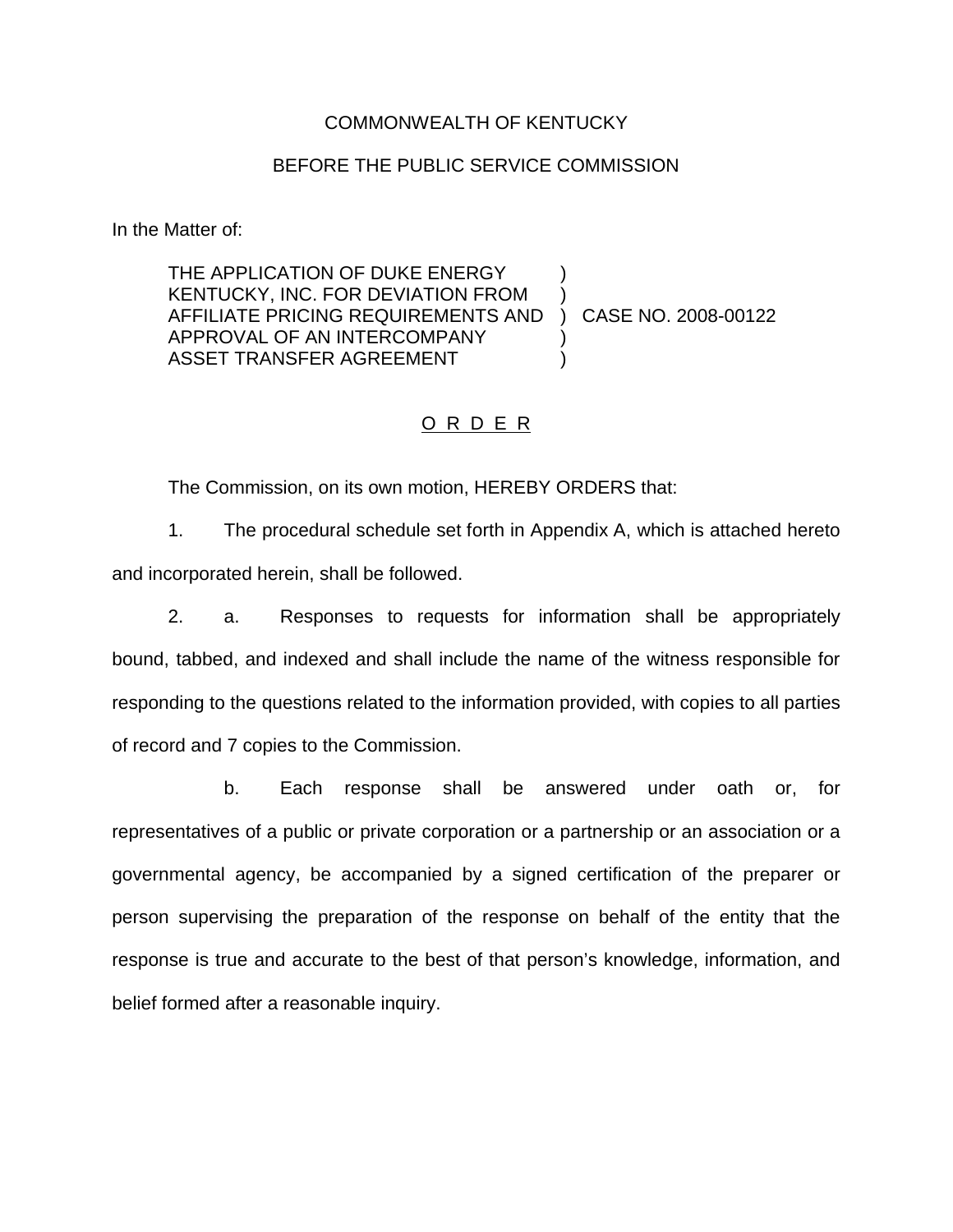c. Any party shall make timely amendment to any prior responses if it obtains information which indicates that the response was incorrect when made or, though correct when made, is now incorrect in any material respect.

d. For any request to which a party fails or refuses to furnish all or part of the requested information, that party shall provide a written explanation of the specific grounds for its failure to completely and precisely respond.

3. Any party filing testimony shall file an original and 7 copies.

4. At any public hearing in this matter, neither opening statements nor summarization of direct testimonies shall be permitted.

5. The Commission does not look favorably upon motions for continuance. Consequently, motions for extensions of time with respect to the schedule herein shall be made in writing and will be granted only upon a showing of good cause.

6. Nothing contained herein shall prevent the Commission from entering further Orders in this matter.

Done at Frankfort, Kentucky, this 28<sup>th</sup> day of April, 2008.

By the Commission

ATTEST:

hanie Stumbo **Executive Director**